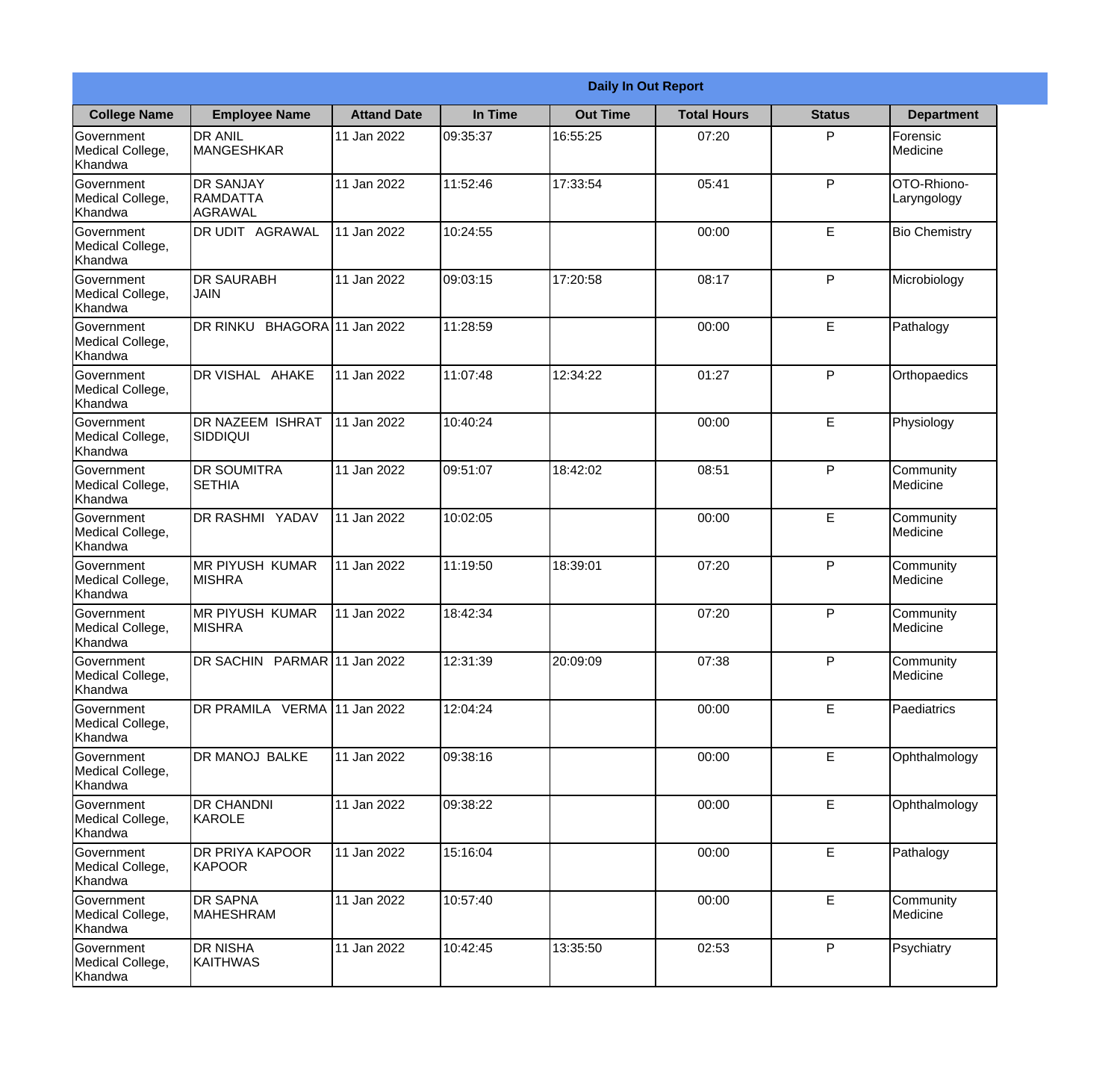| <b>Designation</b>                  | <b>Category</b> |
|-------------------------------------|-----------------|
| <b>Assistant Professor</b>          | Para Clinical   |
| Professor                           | Clinical        |
| Associate Professor Non Clinical    |                 |
| Associate Professor Para Clinical   |                 |
| <b>Assistant Professor</b>          | Para Clinical   |
| <b>Assistant Professor</b>          | <b>Clinical</b> |
| Professor                           | Non Clinical    |
| Assistant Professor   Para Clinical |                 |
| <b>Assistant Professor</b>          | Para Clinical   |
| Statistician                        | Para Clinical   |
| Statistician                        | Para Clinical   |
| Assistant Professor   Para Clinical |                 |
| Professor                           | Clinical        |
| Assistant Professor   Clinical      |                 |
| Assistant Professor   Clinical      |                 |
| Demonstrator/Tutor   Para Clinical  |                 |
| Associate Professor   Para Clinical |                 |
| <b>Assistant Professor</b>          | <b>Clinical</b> |

## **Daily In Out Report**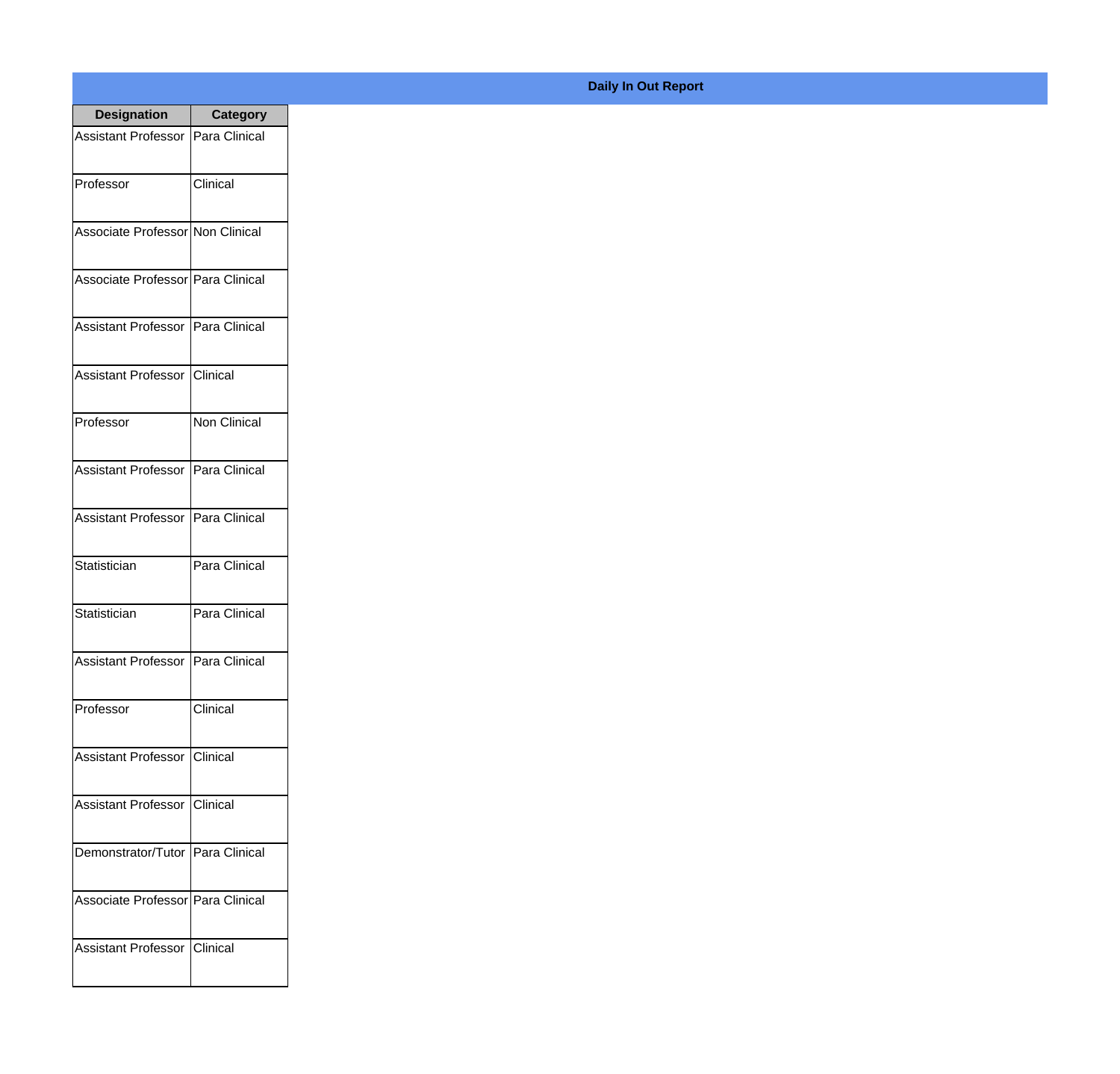|                                                  |                                                         |             |          | <b>Daily In Out Report</b> |       |   |                             |
|--------------------------------------------------|---------------------------------------------------------|-------------|----------|----------------------------|-------|---|-----------------------------|
| Government<br>Medical College,<br>lKhandwa       | DR SHAIKH M.KHALIQ 11 Jan 2022                          |             | 11:35:28 |                            | 00:00 | E | <b>Bio Chemistry</b>        |
| <b>Government</b><br>Medical College,<br>Khandwa | <b>DR RAJU</b>                                          | 11 Jan 2022 | 09:50:09 |                            | 00:00 | E | Forensic<br>Medicine        |
| Government<br>Medical College,<br>Khandwa        | <b>DR NITESHKUMAR</b><br>IKISHORILAL<br><b>IRATHORE</b> | 11 Jan 2022 | 10:04:22 | 18:10:33                   | 08:06 | P | Pharmacology                |
| Government<br>Medical College,<br>Khandwa        | DR PRIYESH<br>IMARSKOLE                                 | 11 Jan 2022 | 10:56:53 | 10:58:19                   | 00:02 | P | Community<br>Medicine       |
| Government<br>Medical College,<br>Khandwa        | DR NISHA MANDLOI<br> PANWAR                             | 11 Jan 2022 | 10:05:46 |                            | 00:00 | E | Obstetrics &<br>Gynaecology |
| <b>Government</b><br>Medical College,<br>Khandwa | IDR MUKTESHWARI<br>IGUPTA                               | 11 Jan 2022 | 11:49:23 | 16:44:13                   | 04:55 | P | Pharmacology                |
| Government<br>Medical College,<br>Khandwa        | DR YASHPAL<br><b>RAY</b>                                | 11 Jan 2022 | 11:31:59 |                            | 00:00 | E | Anatomy                     |